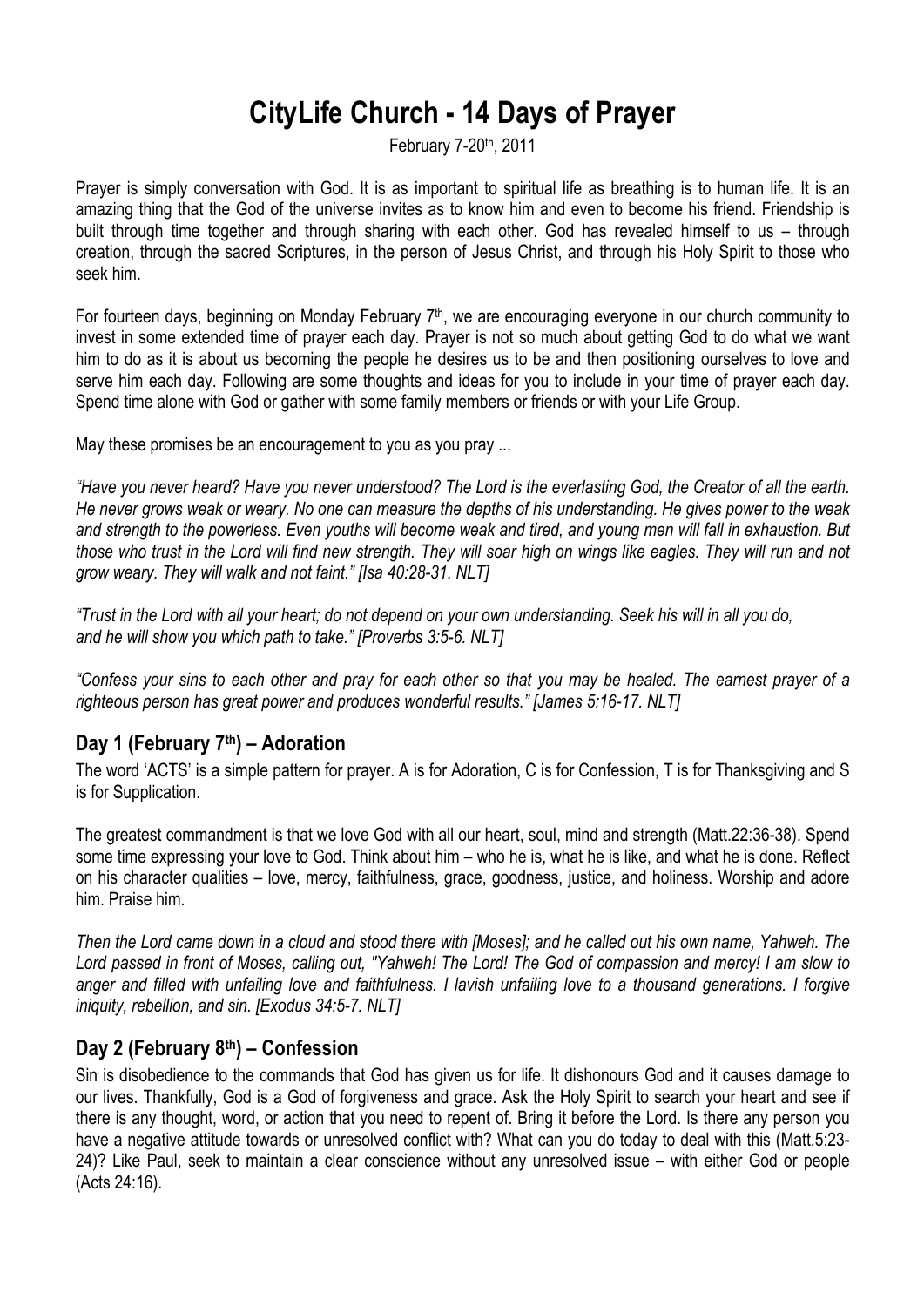What destructive habits or patterns of life have taken a hold of your life? What inner needs might these reflect that you are seeking to meet in ways that do not satisfy? Ask God to heal your heart and set you free from anything and everything that is keeping you back from the life God desires for you. Who could you speak to about this – a safe friend, counsellor, or leader?

*"Search me, O God, and know my heart; test me and know my anxious thoughts. Point out anything in me that offends you, and lead me along the path of everlasting life." [Psalm 139:23-24. NLT]*

*"If we claim we have no sin, we are only fooling ourselves and not living in the truth. But if we confess our sins to*  him, he is faithful and just to forgive us our sins and to cleanse us from all wickedness. If we claim we have not *sinned, we are calling God a liar and showing that his word has no place in our hearts. My dear children, I am writing this to you so that you will not sin. But if anyone does sin, we have an advocate who pleads our case before the Father. He is Jesus Christ, the one who is truly righteous. He himself is the sacrifice that atones for our sins — and not only our sins but the sins of all the world." [1 John 1:8 – 2:2. NLT]*

*"Confess your sins to each other and pray for each other so that you may be healed. The earnest prayer of a righteous person has great power and produces wonderful results." [James 5:16-17. NLT]*

# **Day 3 (February 9th) – Thanksgiving**

Worship is more of a focus on loving God for who he is while praise is thanking him for all he has done. Make a list of things you are thankful to God for and take the time to express your thanks to him. Endeavour to cultivate an attitude of gratitude each day. Express your gratitude to other people in your life too.

*"Give thanks to the Lord, for he is good! His faithful love endures forever." [Psalm 107:1. NLT]*

*"Be thankful in all circumstances, for this is God's will for you who belong to Christ Jesus." [1 Thess.5:18. NLT]*

## **Day 4 (February 10th) – Supplication**

God is interested in the details of our lives. We can bring our needs and concerns to him. He hears us and takes an interest in our lives. Pray for yourself, as well as your family and friends. Pray for others in need at this time. Think of those recently affected by natural disasters here in our own country of Australia. Be specific and ask in faith, believing that God will answer and do what is best.

*"Keep on asking, and you will receive what you ask for. Keep on seeking, and you will find. Keep on knocking, and the door will be opened to you. For everyone who asks, receives. Everyone who seeks, finds. And to everyone who knocks, the door will be opened." [Matthew 7:7-8. NLT]*

*"This is the confidence we have in approaching God: that if we ask anything according to his will, he hears us." [1 John 5:14. NLT]*

*"So then, since we have a great High Priest who has entered heaven, Jesus the Son of God, let us hold firmly to what we believe. This High Priest of ours understands our weaknesses, for he faced all of the same testings we do, yet he did not sin. So let us come boldly to the throne of our gracious God. There we will receive his mercy, and we will find grace to help us when we need it most." [Hebrews 4:14-16. NLT]*

# **Day 5 (February 11th) – Our Holy Calling**

As followers of Christ, we are 'saved' and 'called' with a holy calling (2 Timothy 1:9). God has a mission and a task for us to fulfil – in our families, in the church, and in the world. He has given us spiritual gifts and natural abilities that are ways for us to serve others and make the world a better place. Have you discovered your gifts? Are you developing them and deploying them for the benefit of God's kingdom?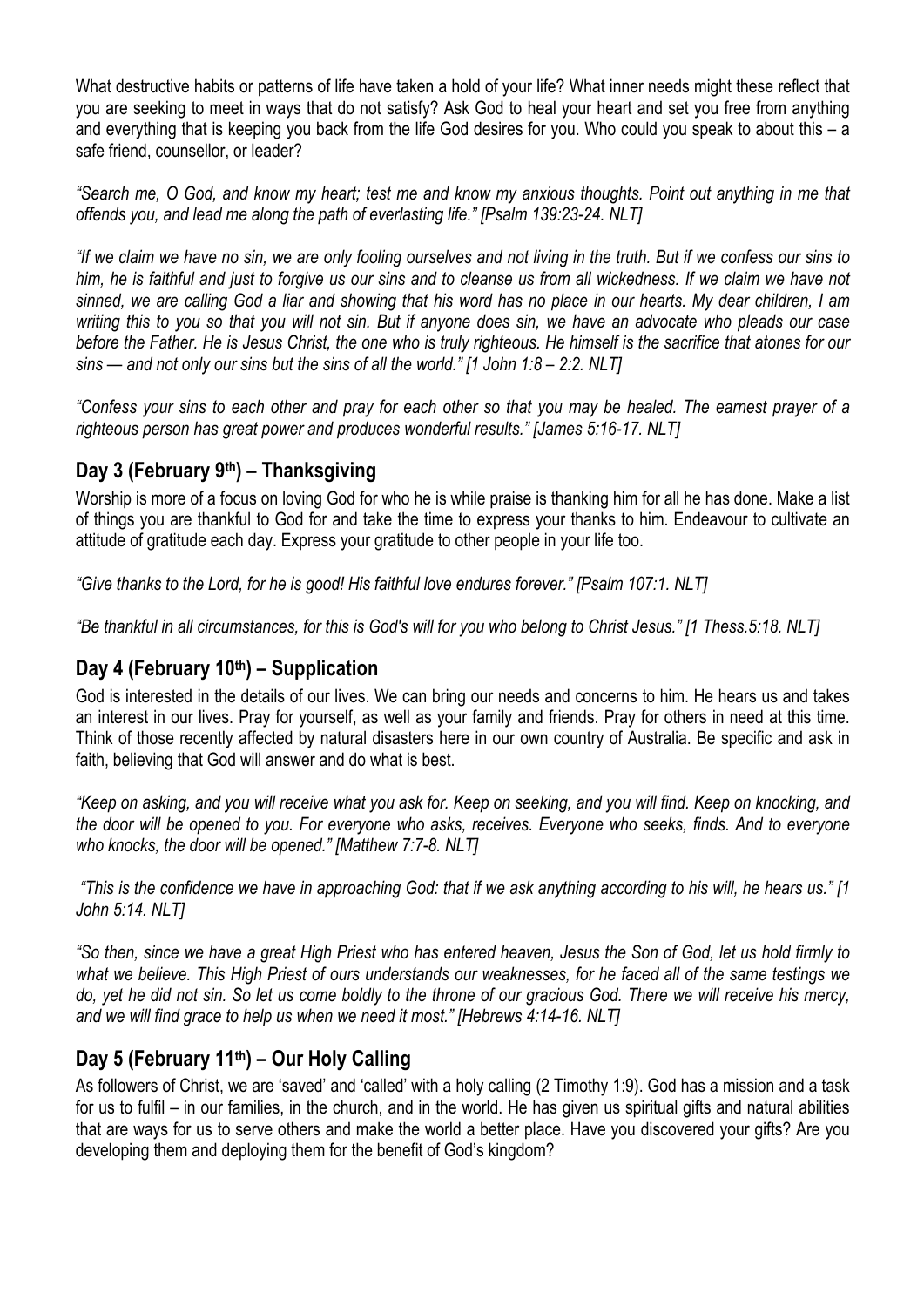Take some time to reflect on why you are here on earth. What is your purpose and the contribution God has designed you to make? What is your role in the church – the body of Christ (see 1 Corinthians 12-14. Romans 12:1-13. 1 Peter 4:7-11)? How does your career or studies fit into God's calling for your life?

God has called us to a life of growth and progress (see 1 Timothy 4:14-15). What can you do this year to further develop the potential God has given you? Pray for favour, grace, and opportunities to serve.

*"I remember your genuine faith, for you share the faith that first filled your grandmother Lois and your mother, Eunice. And I know that same faith continues strong in you. This is why I remind you to fan into flames the spiritual gift God gave you when I laid my hands on you. For God has not given us a spirit of fear and timidity, but of power,*  love, and self-discipline. So never be ashamed to tell others about our Lord. And don't be ashamed of me, either, *even though I'm in prison for him. With the strength God gives you, be ready to suffer with me for the sake of the Good News. For God saved us and called us to live a holy life. He did this, not because we deserved it, but because that was his plan from before the beginning of time — to show us his grace through Christ Jesus." [2 Tim 1:5-10. NLT]*

## **Day 6 (February 12th) – Money Money**

We are stewards or managers of all that God has given us – our talents, our time, and our resources, including our money. God will hold us accountable for how we use what he has given us. He desires a return on his investment in our lives (Matthew 25:14-30. Romans 14:12. 1 Corinthians 3:10-15).

How we handle our money is a measure of our maturity (Luke 16:1-13). Money is a good servant but a terrible master. It can be a benefit in our lives and be used for great good OR it can cause a lot of damage if we let it get out of control.

Reflect on your financial situation. God has ordained good old-fashioned hard work as the means for gaining income. How is the income side going for you? Pray for God's favour and blessing on you as you work faithfully. How is the spending side going for you? Ask God for wisdom and restraint to live within your means and to avoid destructive debt. How is the giving side going for you? Are you honouring God by investing him the first part of all of your income in his work on earth? How can you be a greater help to the poor and needy in our world?

Pray for the church and other kingdom-minded ministries and organisations. Pray that they will have all the resources they need to fulfil vision God has given them.

*"Honor the Lord with your wealth and with the best part of everything you produce. Then he will fill your barns with grain, and your vats will overflow with good wine." [Proverbs 3:9-10. NLT]*

*"Remember this — a farmer who plants only a few seeds will get a small crop. But the one who plants generously*  will get a generous crop. You must each decide in your heart how much to give. And don't give reluctantly or in *response to pressure. For God loves a person who gives cheerfully. And God will generously provide all you need. Then you will always have everything you need and plenty left over to share with others." [2 Corinthians 9:6-9. NLT]*

## **Day 7 (February 13th) – Sharing the Good News**

Jesus gave his followers two great commandments (love God and love your neighbour) and a great commission – to tell others everywhere the good news of his love and of God's kingdom (Matthew 28:18-20). We are called to BE and SHARE good news wherever we go.

Think about the people God has positioned you near who don't yet know him personally. Pray for them by name. Pray for wisdom and courage to be a witness for Christ to them. Consider how you can show God's love to them in practical ways. Pray about inviting them to your home or to an appropriate Christian gathering.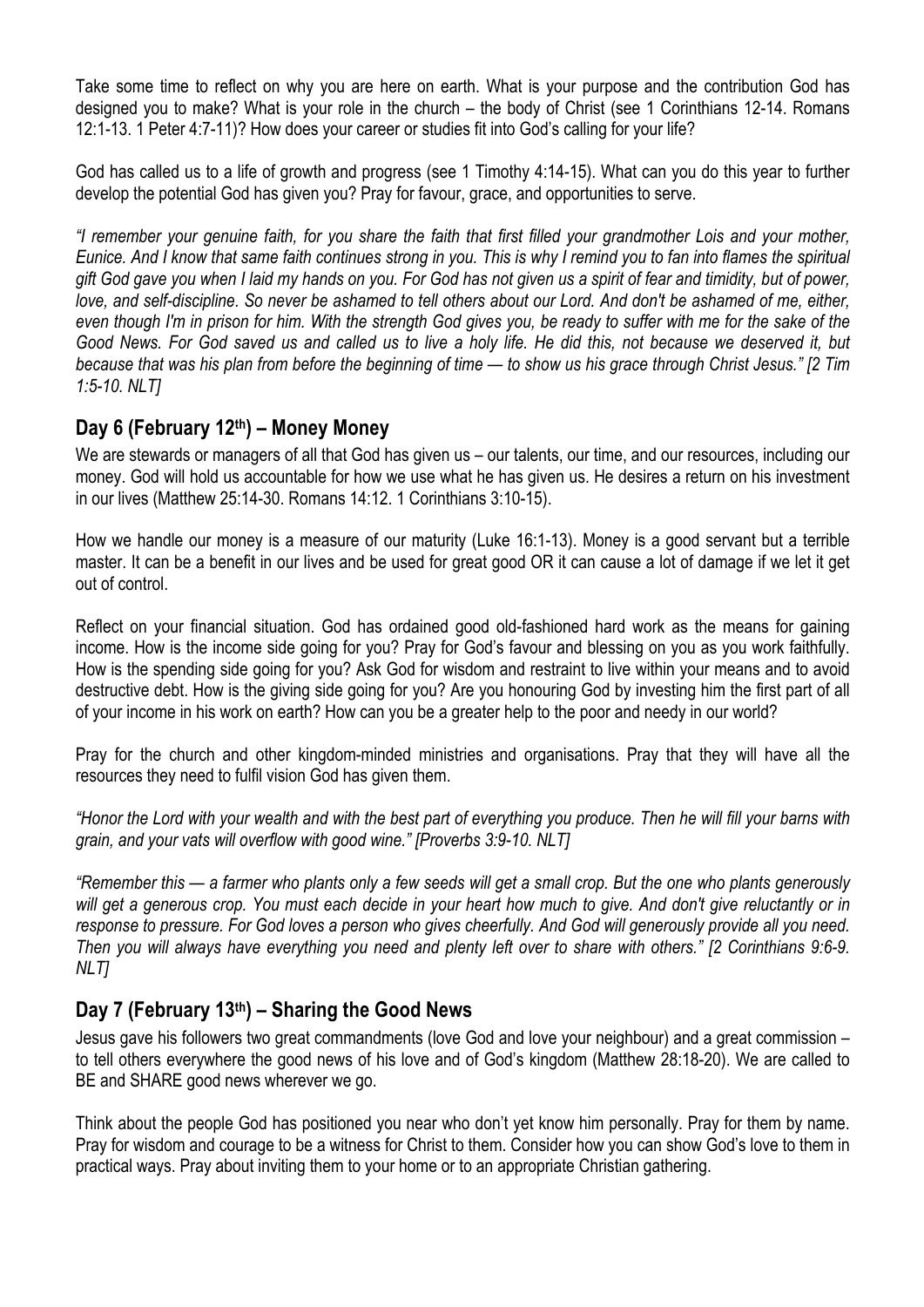*"You are the salt of the earth. But what good is salt if it has lost its flavor? Can you make it salty again? It will be thrown out and trampled underfoot as worthless. "You are the light of the world — like a city on a hilltop that cannot be hidden. No one lights a lamp and then puts it under a basket. Instead, a lamp is placed on a stand, where it gives light to everyone in the house. In the same way, let your good deeds shine out for all to see, so that everyone will praise your heavenly Father. [Matthew 5:13-16. NLT]*

*"Live wisely among those who are not believers, and make the most of every opportunity. Let your conversation be gracious and attractive so that you will have the right response for everyone." [Colossians 4:5-6. NLT*]

# **Day 8 (February 14th) – The Family**

God ordained the family as the cornerstone of society. Fathers and mothers play important roles in bringing up the next generation (Deuteronomy 6:1-9). Pray for marriages – that husbands and wives would love and respect each other (Ephesians 5:21-33). Pray for single people that they would find a sense of identity, value, connection, and contribution. Pray for parents that God would give them wisdom and insight into bringing out the best in each of their children. Pray especially for single parents for grace and strength. Pray for families where there has been conflict and a breakdown of relationships. Pray for healing and forgiveness to flow.

*"Children, obey your parents because you belong to the Lord, for this is the right thing to do. Honor your father and mother. This is the first commandment with a promise: If you honor your father and mother, things will go well for you, and you will have a long life on the earth. Fathers (parents), do not provoke your children to anger by the way you treat them. Rather, bring them up with the discipline and instruction that comes from the Lord." [Ephesians 6:1-4. NLT]*

# **Day 9 (February 15th) – The Next Generation**

Each generation has a responsibility to serve God's purpose for their time in history (see Acts 13:36) and pass on the knowledge of God to the next generation (Psalm 71:18; 78:4-7). That is why children's and youth ministry are so important within each church community. Pray for our young people – that they will come to know God for themselves, that they will see that God's ways are best, and that they will discover a sense of purpose for their lives. Pray for parents. Pray for children's and youth workers, as well as school teachers – for wisdom, grace and insight into each young person's heart.

*"Let each generation tell its children of your mighty acts; let them proclaim your power." [Psalm 145:4. NLT]*

# **Day 10 (February 16th) – Communities**

God has called each church to have a positive impact on its local community. The church is God's people called out of the world and then sent back into the world to influence it for God. Consider your local neighbourhood and community. Pray for its leaders and influencers. Pray for the needs you see. Consider in what way you can be God's hands and feet. Seek to bring God's blessing. Build relationships. Meet needs. Then share about Jesus (see Luke 10:1-9).

Pray for organisations and ministries, such as our own CityLife Community Care, that they will be able to continue to meet many needs and heal many of the hurts that people carry in their lives.

*"God anointed Jesus of Nazareth with the Holy Spirit and with power. Then Jesus went around doing good and healing all who were oppressed by the devil, for God was with him." [Acts 10:38. NLT]*

# **Day 11 (February 17th) – Cities**

God calls us to pray for the peace of the city in which we live and to seek to be a blessing to it, wherever that may be and no matter how 'evil' that city may be. Let's be more like Abram who even prayed for Sodom that God would preserve it from judgment than Jonah who wanted god to judge Nineveh rather than show it mercy.

Pray for your city – its leaders, its influencers, and its people. Pray for the churches in our city – large and small, traditional and contemporary, evangelical and Pentecostal. Pray for church leaders – for wisdom, grace, courage